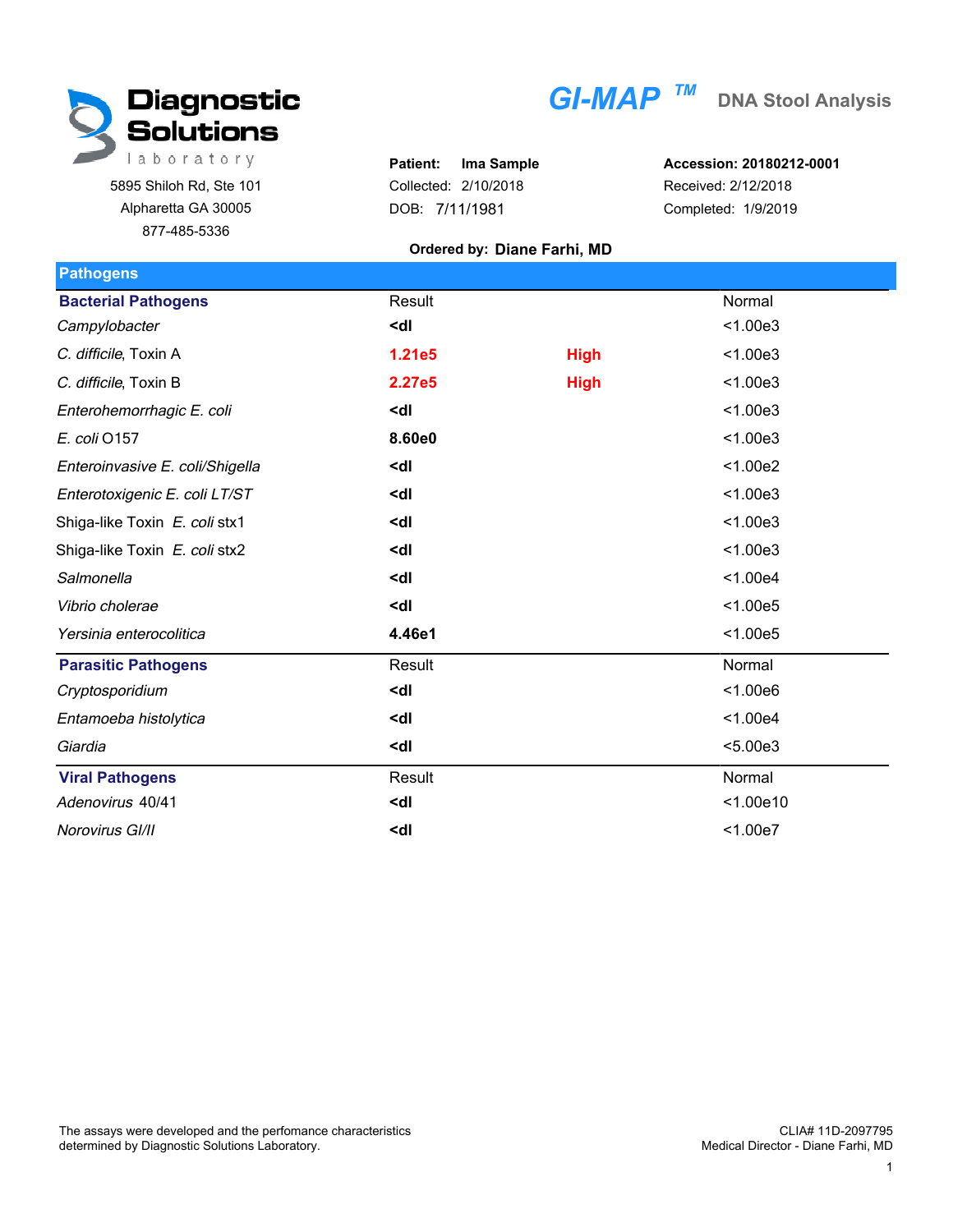| Patient:<br>Ima Sample        |                 | Accession: 20180212-0001 |                 |
|-------------------------------|-----------------|--------------------------|-----------------|
| H. pylori                     |                 |                          |                 |
|                               | Result          |                          | Normal          |
| Helicobacter pylori           | 2.9e3           | <b>High</b>              | < 1.0e3         |
| Virulence Factor, babA        | <b>Positive</b> |                          | Negative        |
| Virulence Factor, cagA        | <b>Positive</b> |                          | Negative        |
| Virulence Factor, dupA        | <b>Negative</b> |                          | Negative        |
| Virulence Factor, iceA        | <b>Negative</b> |                          | Negative        |
| Virulence Factor, oipA        | <b>Negative</b> |                          | Negative        |
| Virulence Factor, vacA        | <b>Negative</b> |                          | Negative        |
| Virulence Factor, virB        | <b>Positive</b> |                          | Negative        |
| Virulence Factor, virD        | <b>Positive</b> |                          | Negative        |
| <b>Normal Bacterial Flora</b> |                 |                          |                 |
|                               | Result          |                          | Normal          |
| Akkermansia mucinophilia      | 3.1e4           |                          | $1.0e1 - 1.0e5$ |
| Bacteroides spp.              | 1.1e11          |                          | 1.6e9 - 2.5e11  |
| Bifidobacterium spp.          | 2.4e10          |                          | >6.7e7          |
| Clostridia (class)            | 8.3e6           |                          | $1.2e3 - 1.0e7$ |
| Enterococcus spp.             | 4.9e7           |                          | $1.9e5 - 2.0e8$ |
| Escherichia spp.              | <b>6.1e5</b>    | Low                      | 3.7e6 - 3.5e9   |
| Faecalibacterium prausnitzii  | 1.1e7           | <b>High</b>              | $1.8e4 - 2.0e6$ |
| Lactobacillus spp.            | 6.25e6          |                          | $8.6e5 - 6.2e8$ |
| Enterobacter spp.             | 9.16e6          |                          | $1.0e6 - 5.0e7$ |
| <b>Phyla Microbiota</b>       | Result          |                          | Normal          |

| <b>Privia Micropiota</b>              | Result  |     | <u>Normal</u>     |
|---------------------------------------|---------|-----|-------------------|
| Bacteroidetes                         | 4.33e11 | Low | 8.61e11 - 3.31e12 |
| <b>Firmicutes</b>                     | 1.25e11 |     | 5.70e10 - 3.04e11 |
| <b>Firmicutes:Bacteroidetes Ratio</b> | 0.29    |     | 1.00              |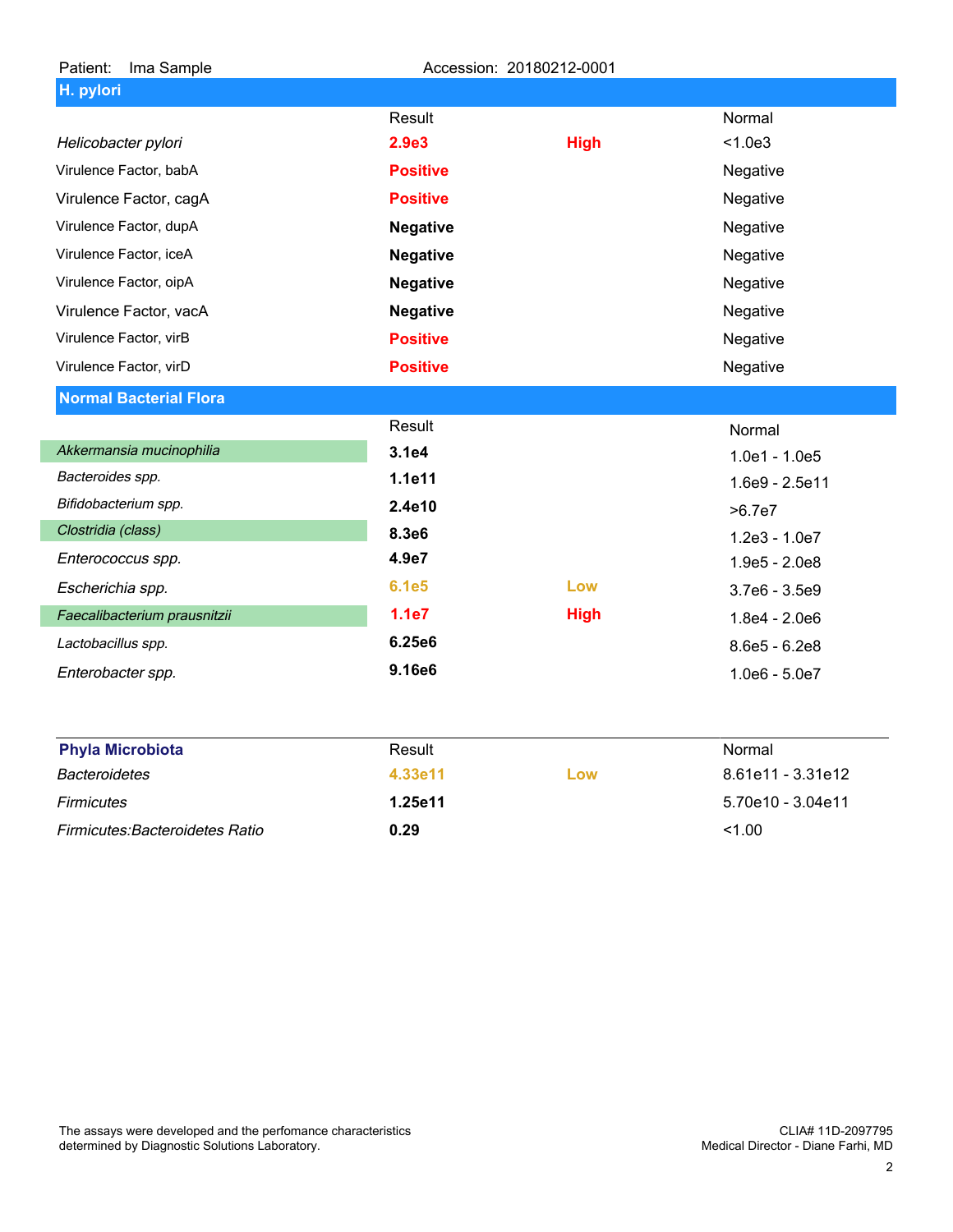| Ima Sample<br>Patient:                          |                                                                 | Accession: 20180212-0001 |          |  |
|-------------------------------------------------|-----------------------------------------------------------------|--------------------------|----------|--|
| <b>Opportunistic Bacteria</b>                   |                                                                 |                          |          |  |
| <b>Additional Dysbiotic/Overgrowth Bacteria</b> | Result                                                          |                          | Normal   |  |
| Bacillus spp.                                   | 8.30e4                                                          |                          | < 1.50e5 |  |
| Enterococcus faecalis                           | 2.56e3                                                          |                          | < 1.00e4 |  |
| Enterococcus faecium                            | 1.11e3                                                          |                          | < 1.00e4 |  |
| Methanobacteriaceae (family)                    | <b>8.1e6</b>                                                    | <b>High</b>              | < 1.00e4 |  |
| Morganella spp.                                 | <dl< td=""><td></td><td>&lt; 1.00e3</td><td></td></dl<>         |                          | < 1.00e3 |  |
| Pseudomonas spp.                                | 7.37e4                                                          | <b>High</b>              | < 1.00e4 |  |
| Pseudomonas aeruginosa                          | <dl< td=""><td></td><td>&lt; 5.00e2</td><td></td></dl<>         |                          | < 5.00e2 |  |
| Staphylococcus spp.                             | 1.93e4                                                          | <b>High</b>              | < 1.00e4 |  |
| Staphylococcus aureus                           | 1.23e1                                                          |                          | < 5.00e2 |  |
| Streptococcus spp.                              | 1.34e3                                                          | <b>High</b>              | < 1.00e3 |  |
| <b>Potential Autoimmune Triggers</b>            | Result                                                          |                          | Normal   |  |
| Citrobacter spp.                                | <dl< td=""><td></td><td>5.00e6</td><td></td></dl<>              |                          | 5.00e6   |  |
| Citrobacter freundii                            | <dl< td=""><td></td><td>&lt; 5.00e5</td><td></td></dl<>         |                          | < 5.00e5 |  |
| Fusiobacterium spp.                             | 1.41e3                                                          |                          | < 1.00e4 |  |
| Klebsiella spp.                                 | 2.48e4                                                          | <b>High</b>              | < 5.00e3 |  |
| Klebsiella pneumoniae                           | 1.41e4                                                          |                          | < 5.00e4 |  |
| M. avium subsp. paratuberculosis                | <dl< td=""><td></td><td>&lt; 5.00e3</td><td></td></dl<>         |                          | < 5.00e3 |  |
| Prevotella copri                                | <dl< td=""><td></td><td>&lt; 1.00e7</td><td></td></dl<>         |                          | < 1.00e7 |  |
| Proteus spp.                                    | <dl< td=""><td></td><td>&lt; 5.00e4</td><td></td></dl<>         |                          | < 5.00e4 |  |
| Proteus mirabilis                               | <dl< td=""><td></td><td>&lt; 1.00e3</td><td></td></dl<>         |                          | < 1.00e3 |  |
| <b>Fungi/Yeast</b>                              |                                                                 |                          |          |  |
|                                                 | Result                                                          |                          | Normal   |  |
| Candida spp.                                    | <dl< td=""><td></td><td>&lt; 5.00e3</td><td></td></dl<>         |                          | < 5.00e3 |  |
| Candida albicans                                | <dl< td=""><td></td><td>&lt; 5.00e2</td><td></td></dl<>         |                          | < 5.00e2 |  |
| Geotrichum spp.                                 | <dl< td=""><td></td><td><math>3.00e2</math></td><td></td></dl<> |                          | $3.00e2$ |  |
| Microsporidium spp.                             | <dl< td=""><td></td><td>&lt; 5.00e3</td><td></td></dl<>         |                          | < 5.00e3 |  |
| Rodotorula spp.                                 | <dl< td=""><td></td><td>&lt; 1.00e3</td><td></td></dl<>         |                          | < 1.00e3 |  |
| <b>Viruses</b>                                  |                                                                 |                          |          |  |
|                                                 | Result                                                          |                          | Normal   |  |
| Cytomegalovirus                                 | <dl< td=""><td></td><td>&lt; 1.00e5</td><td></td></dl<>         |                          | < 1.00e5 |  |
| <b>Epstein Barr Virus</b>                       | <dl< td=""><td></td><td>&lt; 1.00e7</td><td></td></dl<>         |                          | < 1.00e7 |  |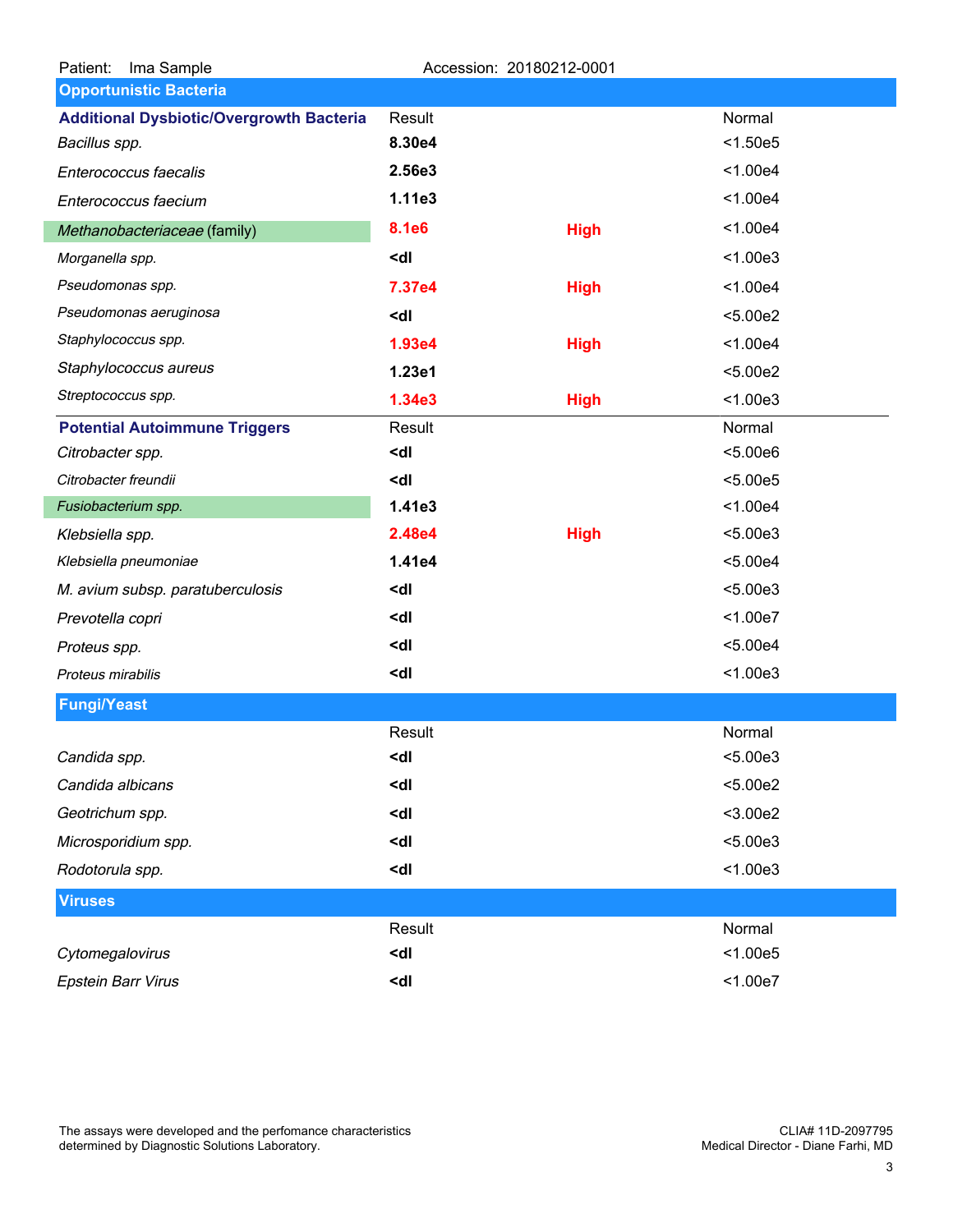| Patient:<br>Ima Sample      | Accession: 20180212-0001                       |             |                 |  |
|-----------------------------|------------------------------------------------|-------------|-----------------|--|
| <b>Parasites</b>            |                                                |             |                 |  |
| <b>Protozoa</b>             | Result                                         |             | Normal          |  |
| <b>Blastocystis hominis</b> | <dl< td=""><td></td><td>&lt; 2.00e3</td></dl<> |             | < 2.00e3        |  |
| Chilomastix mesnili         | <dl< td=""><td></td><td>&lt; 1.00e5</td></dl<> |             | < 1.00e5        |  |
| Cyclospora spp.             | <dl< td=""><td></td><td>&lt; 5.00e4</td></dl<> |             | < 5.00e4        |  |
| Dientamoeba fragilis        | <dl< td=""><td></td><td>&lt; 1.00e5</td></dl<> |             | < 1.00e5        |  |
| Endolimax nana              | <dl< td=""><td></td><td>&lt; 1.00e4</td></dl<> |             | < 1.00e4        |  |
| Entamoeba coli              | <dl< td=""><td></td><td>&lt; 5.00e6</td></dl<> |             | < 5.00e6        |  |
| Pentatrichomonas hominis    | <dl< th=""><th></th><th>&lt; 1.00e2</th></dl<> |             | < 1.00e2        |  |
| <b>Worms</b>                | Result                                         |             | Normal          |  |
| Ancylostoma duodenale       | <b>Not Detected</b>                            |             | Not Detected    |  |
| Ascaris lumbricoides        | <b>Not Detected</b>                            |             | Not Detected    |  |
| Necator americanus          | <b>Not Detected</b>                            |             | Not Detected    |  |
| Trichuris trichiura         | <b>Not Detected</b>                            |             | Not Detected    |  |
| Taenia spp.                 | <b>Not Detected</b>                            |             | Not Detected    |  |
| <b>Intestinal Health</b>    |                                                |             |                 |  |
| <b>Digestion</b>            | Result                                         |             | Normal          |  |
| Elastase-1                  | 388                                            |             | >200 ug/g       |  |
| Steatocrit                  | 6                                              |             | $< 15 \%$       |  |
| <b>GI Markers</b>           | Result                                         |             | Normal          |  |
| b-Glucuronidase             | 2584                                           | <b>High</b> | <2486 U/mL      |  |
| Occult Blood - FIT          | 4                                              |             | $<$ 10 ug/g     |  |
| <b>Immune Response</b>      | Result                                         |             | Normal          |  |
| Secretory IgA               | 1873                                           |             | 510 - 2010 ug/g |  |
| Anti-gliadin IgA            | 15                                             |             | 0 - 157 U/L     |  |
| <b>Inflammation</b>         | Result                                         |             | Normal          |  |
| Calprotectin                | 22                                             |             | <173 ug/g       |  |
| <b>Add-on Test</b>          | Result                                         |             | Normal          |  |
| Zonulin                     | 186.4                                          | <b>High</b> | $<$ 107 ng/g    |  |